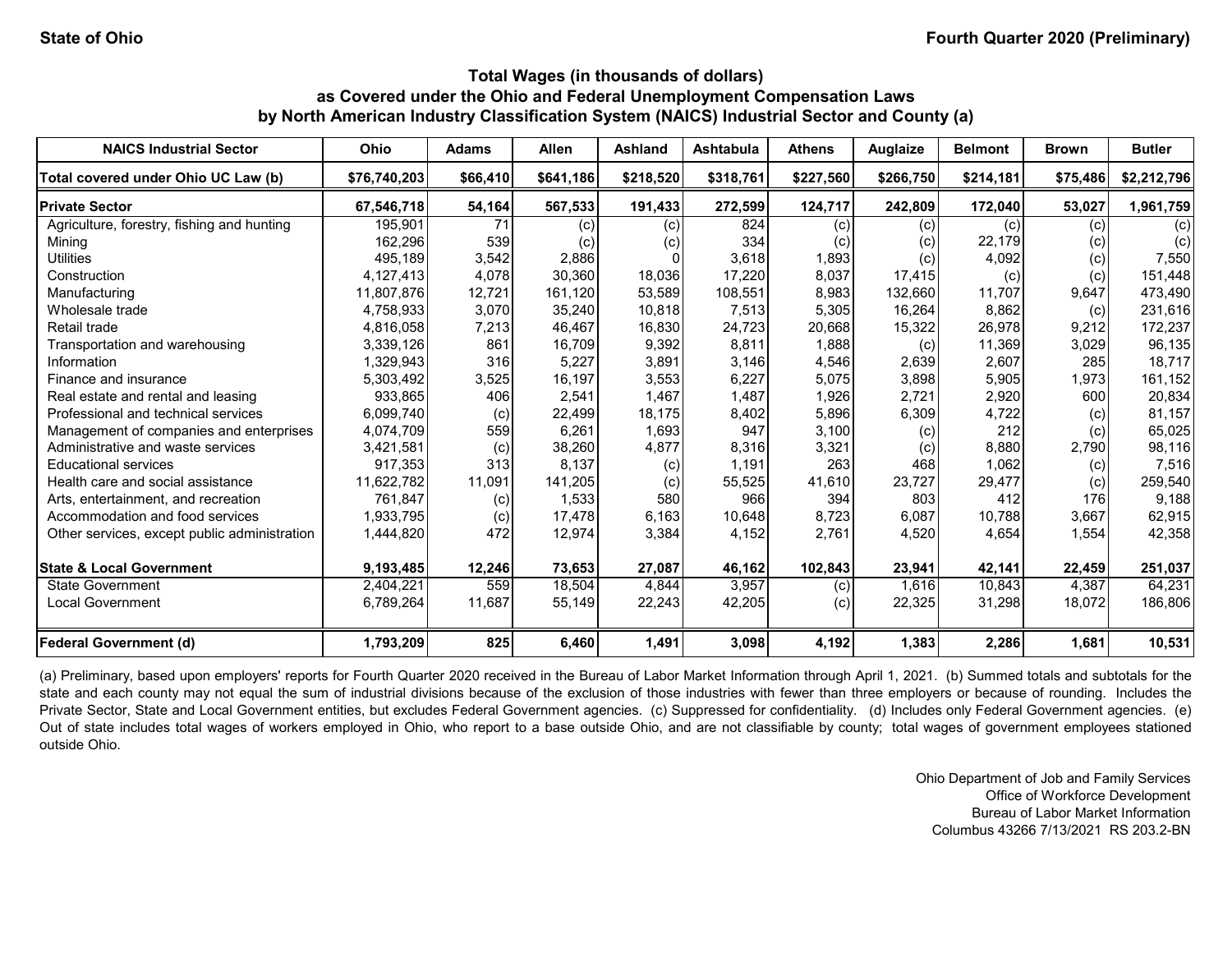| <b>NAICS Industrial Sector</b>               | Carroll  | Champaign | <b>Clark</b> | <b>Clermont</b> | <b>Clinton</b> | Columbiana | Coshocton | Crawford  | Cuyahoga     | <b>Darke</b> |
|----------------------------------------------|----------|-----------|--------------|-----------------|----------------|------------|-----------|-----------|--------------|--------------|
| Total covered under Ohio UC Law (b)          | \$63,784 | \$126,099 | \$538,168    | \$762,140       | \$250,465      | \$325,268  | \$108,892 | \$146,280 | \$11,392,170 | \$216,349    |
| <b>Private Sector</b>                        | 53,468   | 106,206   | 460,631      | 669,276         | 226,156        | 278,463    | 93,193    | 125,411   | 10,260,353   | 193,475      |
| Agriculture, forestry, fishing and hunting   | (c)      | (c)       | 4,772        | (c)             | 1,264          | 1,945      | 988       | (c)       | 2.687        | (c)          |
| Mining                                       | (c)      | (c)       | 1,998        | (c)             | O.             | 1,716      | 871       | (c)       | 7,330        | (c)          |
| <b>Utilities</b>                             | (c)      | (c)       | (c)          | 9,593           | (c)            | (c)        | 1,690     | (c)       | 37,417       | 1,399        |
| Construction                                 | 5,268    | 3,571     | 15,349       | 55,373          | 5,225          | 35,390     | 6,443     | 6,975     | 417,752      | 13,118       |
| Manufacturing                                | 15,454   | 61,358    | 99,055       | 96,151          | 55,553         | 78,438     | 41,492    | 29,810    | 1,159,893    | 70,727       |
| Wholesale trade                              | (c)      | (c)       | (c)          | 44,570          | (c)            | (c)        | 1,780     | (c)       | 681,049      | 12,211       |
| Retail trade                                 | 6,838    | 7,583     | 36,951       | 87,721          | 12,337         | 27,642     | 7,917     | 10,062    | 516,962      | 14,862       |
| Transportation and warehousing               | 6,250    | 3,043     | 34,397       | 40,777          | 74,213         | 14,292     | 2,472     | 3,839     | 428,831      | 15,078       |
| Information                                  | 506      | 624       | 2,397        | (c)             | 7,142          | 2,045      | 384       | 308       | 203,331      | 695          |
| Finance and insurance                        | 1,133    | 2,502     | 32,913       | 52,406          | 5,471          | 7,236      | 2,915     | 9,738     | 1,148,587    | 8,530        |
| Real estate and rental and leasing           | 825      | 828       | 4,099        | 13,272          | 2,642          | 2,127      | 345       | 627       | 190,050      | 1,015        |
| Professional and technical services          | (c)      | 4,600     | 13,194       | 50,411          | 4,302          | 10,154     | (c)       | (c)       | 1,136,559    | 6,531        |
| Management of companies and enterprises      | (c)      | (c)       | 29,638       | 9,977           | 9,056          | 2,440      | (c)       | (c)       | 784.286      | 250          |
| Administrative and waste services            | 1,253    | (c)       | 24,523       | 37,584          | 1,953          | 11,453     | 3,245     | 4,985     | 556,995      | 8,077        |
| <b>Educational services</b>                  | (c)      | (c)       | 6,835        | 3,407           | (c)            | 1,096      | 589       | (c)       | 213,313      | 432          |
| Health care and social assistance            | (c)      | (c)       | 91,307       | 75,969          | (c)            | 49,129     | 15,476    | (c)       | 2,073,143    | 25,595       |
| Arts, entertainment, and recreation          | 305      | 459       | 1,675        | 4,460           | 832            | 753        | 451       | 125       | 256,423      | 823          |
| Accommodation and food services              | 1,667    | 2,246     | 17,236       | 30,274          | 4,813          | 8,625      | 2,142     | 4,428     | 232,869      | 3,520        |
| Other services, except public administration | 1,120    | 1,918     | 14,236       | (c)             | 2,526          | 9,508      | 1,265     | 1.875     | 212,876      | 2,820        |
| <b>State &amp; Local Government</b>          | 10,316   | 19,893    | 77,537       | 92,864          | 24,309         | 46,805     | 15,699    | 20,869    | 1,131,817    | 22,874       |
| State Government                             | 548      | 741       | 3.156        | 9,724           | 2,298          | 4,483      | 717       | 2,380     | 80.408       | 702          |
| <b>Local Government</b>                      | 9,768    | 19,152    | 74,381       | 83,140          | 22,011         | 42,322     | 14,982    | 18,489    | 1,051,409    | 22,172       |
| Federal Government (d)                       | 658      | 940       | 8,505        | 7,775           | 2,472          | 11,378     | 1,241     | 1,142     | 374,097      | 1,546        |

(a) Preliminary, based upon employers' reports for Fourth Quarter 2020 received in the Bureau of Labor Market Information through April 1, 2021. (b) Summed totals and subtotals for the state and each county may not equal the sum of industrial divisions because of the exclusion of those industries with fewer than three employers or because of rounding. Includes the Private Sector, State and Local Government entities, but excludes Federal Government agencies. (c) Suppressed for confidentiality. (d) Includes only Federal Government agencies. (e) Out of state includes total wages of workers employed in Ohio, who report to a base outside Ohio, and are not classifiable by county; total wages of government employees stationed outside Ohio.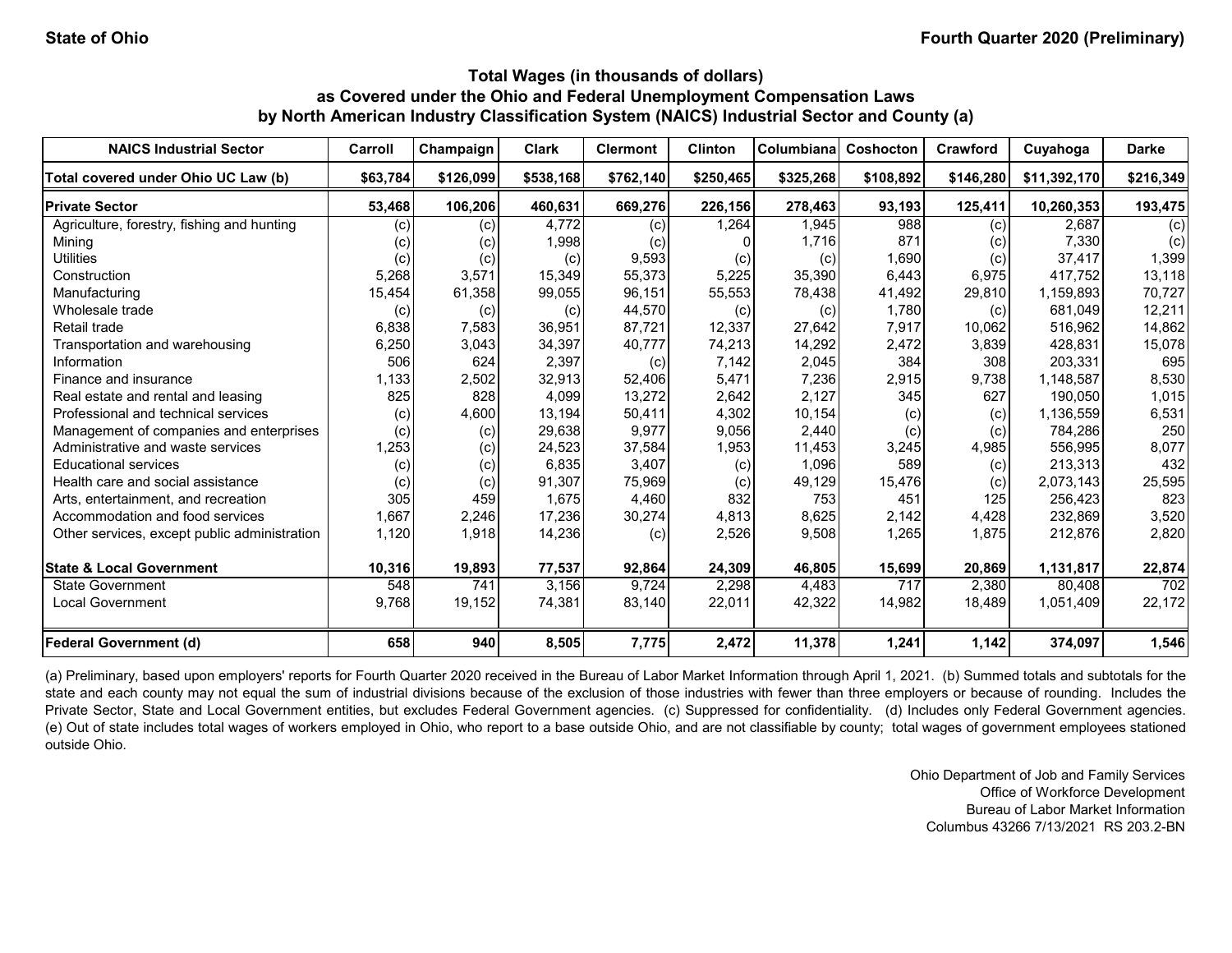| <b>NAICS Industrial Sector</b>               | <b>Defiance</b> | <b>Delaware</b> | Erie      | <b>Fairfield</b> | <b>Favette</b> | <b>Franklin</b> | <b>Fulton</b> | Gallia    | Geauga    | Greene    |
|----------------------------------------------|-----------------|-----------------|-----------|------------------|----------------|-----------------|---------------|-----------|-----------|-----------|
| Total covered under Ohio UC Law (b)          | \$178,529       | \$1,387,899     | \$393,572 | \$514,509        | \$120,107      | \$12,089,001    | \$223,131     | \$113,846 | \$444,420 | \$841,331 |
| <b>Private Sector</b>                        | 154,343         | 1,262,058       | 328,762   | 427,948          | 99,057         | 10,026,441      | 197,067       | 95,152    | 401,323   | 724,755   |
| Agriculture, forestry, fishing and hunting   | 2,776           | (c)             | (c)       | 630              | 1,577          | 4,970           | (c)           | (c)       | (c)       | (c)       |
| Mining                                       |                 | (c)             | (c)       | 25               | 0              | 3,378           | (c)           | (c)       | (c)       | (c)       |
| <b>Utilities</b>                             | (c)             | 4,324           | (c)       | 7,593            | (c)            | 106,578         | (c)           | 13,331    | (c)       | (c)       |
| Construction                                 | 4,923           | 74,047          | 15,453    | 42,751           | 4,868          | 599,627         | 15,848        | 5,692     | 36,156    | 29,873    |
| Manufacturing                                | 49,663          | 116,560         | 90,582    | 72,152           | 27,264         | 668,695         | 98,865        | 5,936     | 109,839   | 46,947    |
| Wholesale trade                              | (c)             | 55,758          | 16,122    | 16,180           | (c)            | 573,665         | 14,199        | 889       | 47,225    | (c)       |
| Retail trade                                 | 18,663          | 96,178          | 39,455    | 50,345           | 13,661         | 627,116         | 12,381        | 9,893     | 40,262    | 81,507    |
| Transportation and warehousing               | 9,795           | 32,423          | (c)       | 11,085           | 17,954         | 818,658         | (c)           | 3,968     | (c)       | 15,128    |
| Information                                  | 1,790           | 11,309          | 5,025     | 2,323            | 384            | 276,939         | 309           | 503       | 1,683     | 8,089     |
| Finance and insurance                        | 9,826           | 138,867         | 13,333    | 12,349           | 2,083          | 1,226,231       | 4,201         | 4,898     | 10,954    | 26,313    |
| Real estate and rental and leasing           | 932             | 13,750          | 2,138     | 7,343            | 461            | 197,354         | 1,084         | 352       | 4,038     | 6,769     |
| Professional and technical services          | 2,876           | 140,057         | 8,787     | 20,771           | (c)            | 1,167,650       | (c)           | (c)       | 25,165    | 278,108   |
| Management of companies and enterprises      | 699             | 282,251         | 4,409     | 3,964            | (c)            | 765,721         | (c)           | (c)       | 5,049     | 19,523    |
| Administrative and waste services            | 8,107           | 50,510          | 8,444     | 31,790           | 2,427          | 602,752         | 3,635         | (c)       | 25,531    | 16,616    |
| <b>Educational services</b>                  | 1,872           | 11,224          | 1,642     | 2,037            | (c)            | 135,811         | (c)           | (c)       | 7,001     | 19,554    |
| Health care and social assistance            | 27,107          | 134,042         | 61,203    | 105,109          | (c)            | 1,635,875       | (c)           | (c)       | 49,932    | 96,484    |
| Arts, entertainment, and recreation          | 656             | 20,600          | 16,551    | 1,618            | 288            | 75,520          | 1,031         | (c)       | 2,371     | 4,018     |
| Accommodation and food services              | 5,491           | 49,234          | 21,323    | 25,606           | 4,381          | 278,784         | 3,366         | (c)       | 10,336    | 34,122    |
| Other services, except public administration | 2,885           | 26,118          | 6,087     | 14,278           | 2,507          | 261,119         | 3,084         | 1,774     | 11,103    | 12,023    |
| <b>State &amp; Local Government</b>          | 24,186          | 125,841         | 64,810    | 86,561           | 21,050         | 2,062,560       | 26,064        | 18,694    | 43,097    | 116,576   |
| <b>State Government</b>                      | 1,310           | 6,783           | 14,532    | 11,460           | 628            | 1,191,369       | 2,056         | 4,015     | 3,264     | 37,027    |
| <b>Local Government</b>                      | 22,876          | 119,058         | 50,278    | 75,101           | 20,422         | 871,191         | 24,008        | 14,679    | 39,833    | 79,549    |
| <b>Federal Government (d)</b>                | 1,327           | 4,339           | 4,770     | 4,141            | 749            | 281,761         | 1,373         | 890       | 1,571     | 397,286   |

(a) Preliminary, based upon employers' reports for Fourth Quarter 2020 received in the Bureau of Labor Market Information through April 1, 2021. (b) Summed totals and subtotals for the state and each county may not equal the sum of industrial divisions because of the exclusion of those industries with fewer than three employers or because of rounding. Includes the Private Sector, State and Local Government entities, but excludes Federal Government agencies. (c) Suppressed for confidentiality. (d) Includes only Federal Government agencies. (e) Out of state includes total wages of workers employed in Ohio, who report to a base outside Ohio, and are not classifiable by county; total wages of government employees stationed outside Ohio.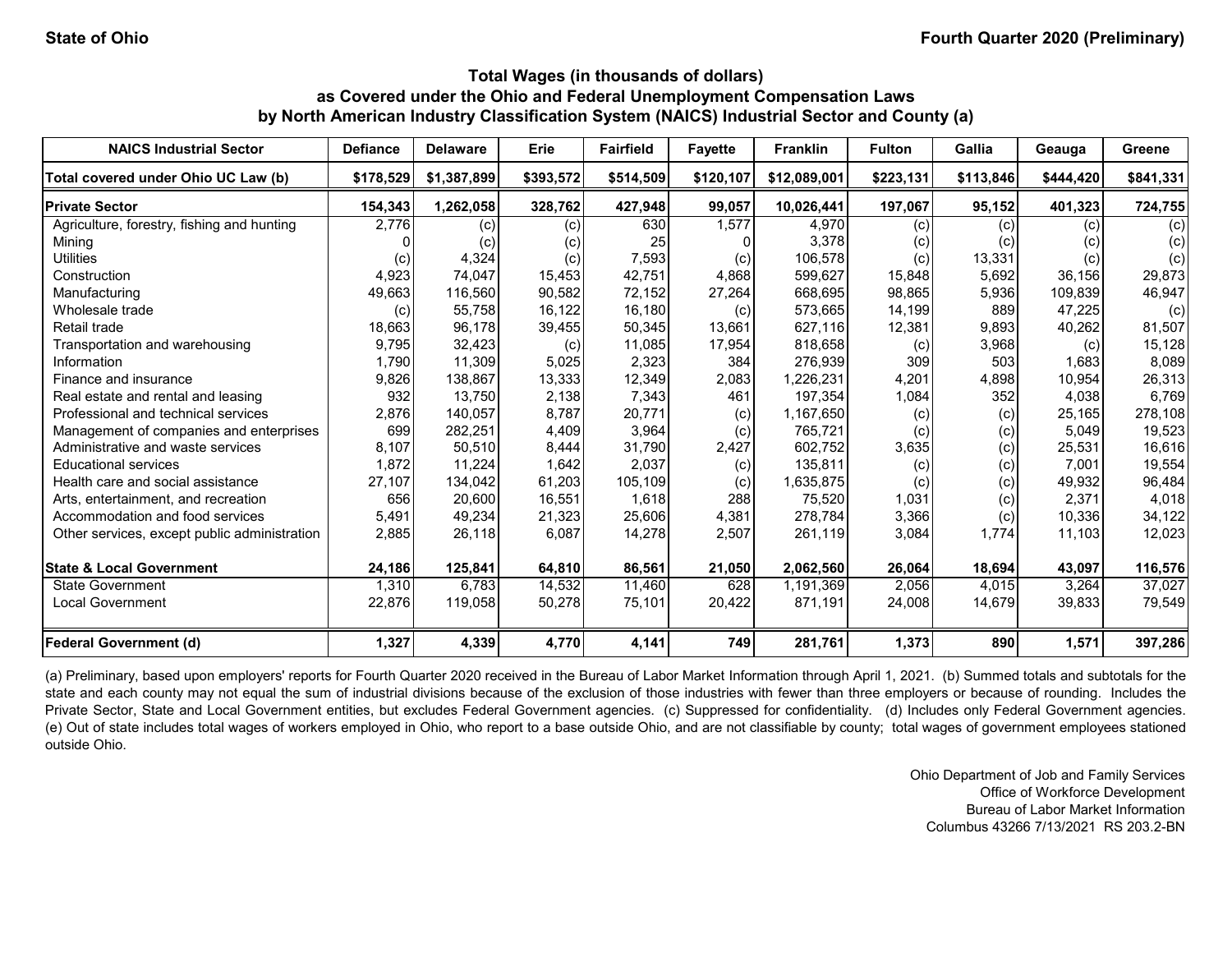| <b>NAICS Industrial Sector</b>               | <b>Guernsey</b> | <b>Hamilton</b> | <b>Hancock</b> | <b>Hardin</b> | <b>Harrison</b> | Henry     | Highland  | <b>Hocking</b> | <b>Holmes</b> | <b>Huron</b> |
|----------------------------------------------|-----------------|-----------------|----------------|---------------|-----------------|-----------|-----------|----------------|---------------|--------------|
| Total covered under Ohio UC Law (b)          | \$167,515       | \$8,647,120     | \$668,211      | \$82,517      | \$39,819        | \$139,418 | \$115,700 | \$63,634       | \$251,771     | \$268,460    |
| <b>Private Sector</b>                        | 142,757         | 8,002,015       | 629,441        | 68,916        | 32,182          | 118,571   | 90,155    | 43,487         | 233,822       | 239,526      |
| Agriculture, forestry, fishing and hunting   | 283             | 5.473           | (c)            | (c)           | (c)             | (c)       | 537       | (c)            | 1,879         | (c)          |
| Mining                                       | 4,562           | 2,973           | (c)            | (c)           | (c)             | (c)       | 355       | (c)            | 593           | (c)          |
| <b>Utilities</b>                             | 1,878           | 35,146          | 2,625          | 1,150         | (c)             | 398       | 1,233     | (c)            | 2,511         | (c)          |
| Construction                                 | 11,834          | 449.624         | 18.725         | 1,433         | 2,048           | 16.172    | 5,288     | 4,285          | 35,263        | 39,436       |
| Manufacturing                                | 43,476          | 1,104,425       | 180,111        | 24,445        | 9,237           | 57,075    | 24,443    | 11,392         | 105,275       | 85,707       |
| Wholesale trade                              | 5,958           | 482,442         | 31,447         | 3,707         | (c)             | 3,656     | 3,036     | 902            | 12,588        | (c)          |
| Retail trade                                 | 11,392          | 385,601         | 34,343         | 5,470         | 1,521           | 8,023     | 21,223    | 6,396          | 26,007        | 15,252       |
| Transportation and warehousing               | 8,982           | 175,130         | 93,085         | 2,058         | (c)             | 7,181     | 1,260     | (c)            | 11,536        | 16,271       |
| Information                                  | 569             | 201,229         | 3,229          | 219           | 684             | 879       | 580       | 548            | 755           | 2,006        |
| Finance and insurance                        | 6,504           | 805,069         | 9,794          | 3,372         | 542             | 3,435     | 7,092     | 1,430          | 5,821         | 5,855        |
| Real estate and rental and leasing           | 668             | 133,098         | 4,299          | 219           | 1,128           | 815       | 1,040     | 1,111          | 1,836         | 1,603        |
| Professional and technical services          | 6,409           | 971,018         | 26,411         | 1,785         | 765             | 1,534     | (c)       | (c)            | 5,114         | (c)          |
| Management of companies and enterprises      | (c)             | 742,217         | 89,299         |               | (c)             |           | (c)       | (c)            | (c)           | (c)          |
| Administrative and waste services            | (c)             | 372,987         | 17,187         | 1,323         | (c)             | 1,838     | 2,971     | 1,219          | (c)           | 3,584        |
| <b>Educational services</b>                  | 368             | 99.871          | 9,835          | (c)           |                 | 133       | 246       | 364            | (c)           | 1,372        |
| Health care and social assistance            | 28,393          | 1,473,650       | 79,525         | (c)           | 3,920           | 11,970    | 14,196    | 6,484          | (c)           | 34,342       |
| Arts, entertainment, and recreation          | 205             | 216,616         | 1,099          | 122           | 39              | 172       | 277       | 181            | 337           | 426          |
| Accommodation and food services              | 6,978           | 193,324         | 17,048         | 2,305         | 717             | 2,111     | 3,217     | 5,302          | 6,092         | 6,096        |
| Other services, except public administration | 2,127           | 152,124         | 10,897         | 1,377         | 1,831           | 1,616     | 1,678     | 1,556          | 3,831         | 4,799        |
| <b>State &amp; Local Government</b>          | 24,758          | 645,105         | 38,770         | 13,601        | 7,637           | 20,847    | 25,545    | 20,147         | 17,949        | 28,934       |
| <b>State Government</b>                      | 7,813           | 129,322         | 3,162          | 574           | 747             | 642       | 1,299     | 2,974          | 690           | 1,404        |
| <b>Local Government</b>                      | 16,945          | 515,783         | 35,608         | 13,027        | 6,890           | 20,205    | 24,246    | 17,173         | 17,259        | 27,530       |
| <b>Federal Government (d)</b>                | 1,897           | 201,114         | 2,611          | 939           | 626             | 969       | 1,406     | 636            | 916           | 1,988        |

(a) Preliminary, based upon employers' reports for Fourth Quarter 2020 received in the Bureau of Labor Market Information through April 1, 2021. (b) Summed totals and subtotals for the state and each county may not equal the sum of industrial divisions because of the exclusion of those industries with fewer than three employers or because of rounding. Includes the Private Sector, State and Local Government entities, but excludes Federal Government agencies. (c) Suppressed for confidentiality. (d) Includes only Federal Government agencies. (e) Out of state includes total wages of workers employed in Ohio, who report to a base outside Ohio, and are not classifiable by county; total wages of government employees stationed outside Ohio.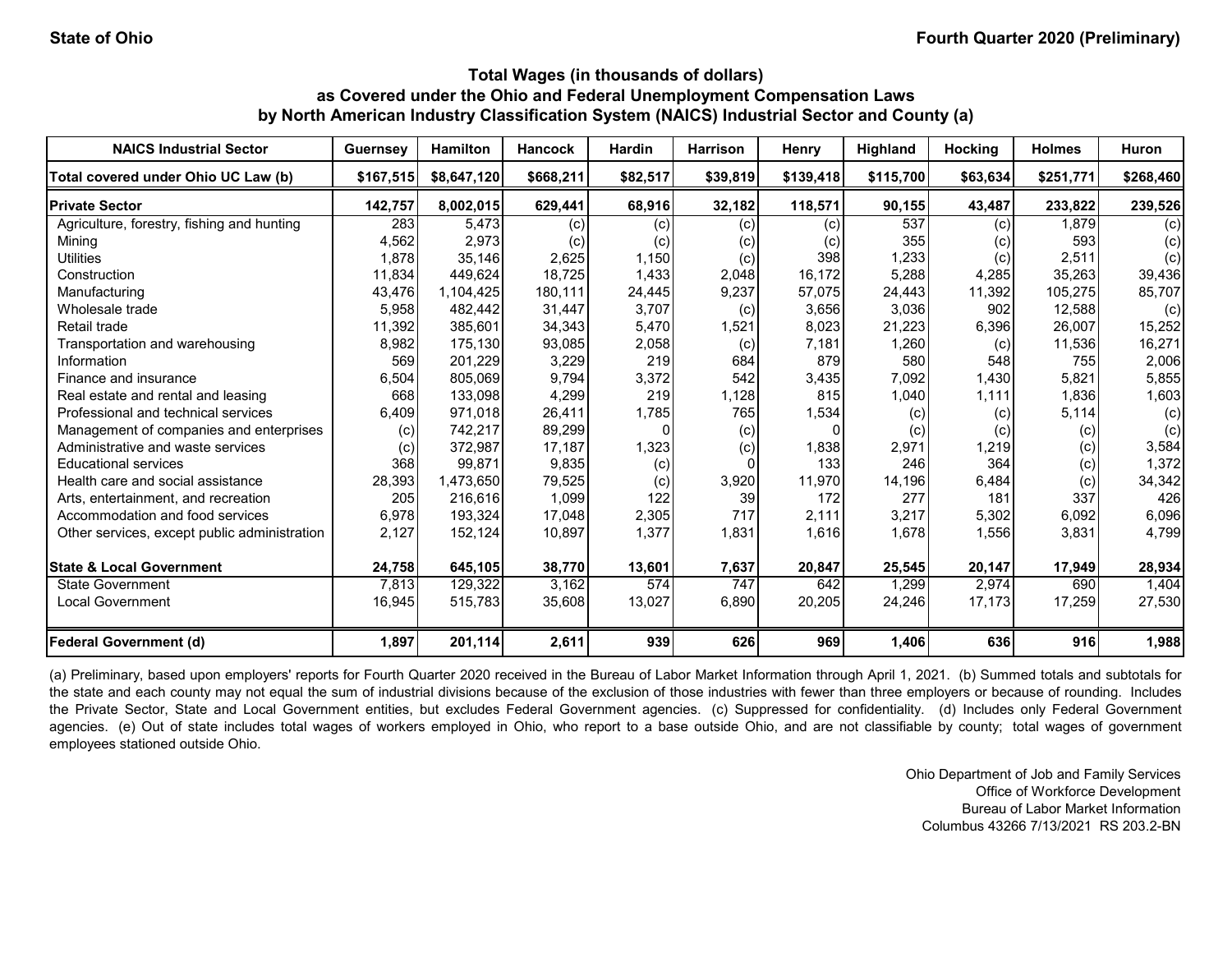| <b>NAICS Industrial Sector</b>               | <b>Jackson</b> | <b>Jefferson</b> | Knox      | Lake        | Lawrence  | Licking   | Logan     | Lorain      | Lucas       | <b>Madison</b> |
|----------------------------------------------|----------------|------------------|-----------|-------------|-----------|-----------|-----------|-------------|-------------|----------------|
| Total covered under Ohio UC Law (b)          | \$110.689      | \$229,553        | \$247,028 | \$1,218,890 | \$141,365 | \$873,319 | \$266,615 | \$1,170,849 | \$2,824,885 | \$230,210      |
| <b>Private Sector</b>                        | 93,517         | 191,357          | 215,873   | 1,080,303   | 112,593   | 769,440   | 242,953   | 979,091     | 2,434,641   | 185,941        |
| Agriculture, forestry, fishing and hunting   | 351            | (c)              | 790       | 9.015       | (c)       | 12,096    | 1.367     | (c)         | 2.186       | 2,274          |
| Mining                                       | 177            | (c)              | 1,144     | 4,534       | (c)       | 795       | 555       | (c)         | 3,213       | $\Omega$       |
| <b>Utilities</b>                             | 1,023          | 17,265           | 971       | 25,135      | 3,280     | (c)       | 629       | 6,595       | 9.967       | $\Omega$       |
| Construction                                 | 13,662         | 16,430           | 15,709    | 66,903      | (c)       | 50,368    | 9,603     | 64,506      | 148.142     | 10,139         |
| Manufacturing                                | 31,889         | 23,757           | 84,742    | 360,088     | 11,859    | 110,363   | 117,460   | 273,375     | 545,627     | 56,872         |
| Wholesale trade                              | 2,214          | 5,396            | 6,179     | 68,660      | 2,726     | 23,509    | 4,380     | 65,773      | 112,209     | 5,603          |
| Retail trade                                 | 10,245         | 20,237           | 16,170    | 105,769     | 12,848    | 70,799    | 13,015    | 103,088     | 190,341     | 17,828         |
| Transportation and warehousing               | 2,288          | 19,373           | 2,803     | 13,519      | 9,980     | (c)       | 33,327    | 31,304      | 87,129      | 50,176         |
| Information                                  | 497            | 2,229            | 1,162     | 17,386      | 995       | 4,525     | 579       | 7,470       | 25,567      | 477            |
| Finance and insurance                        | 3,125          | 3,644            | 6,342     | 30,184      | 2,233     | 42,131    | 4,077     | 27,030      | 111,349     | 2,051          |
| Real estate and rental and leasing           | 574            | 2,211            | 1,550     | 11,335      | 1,474     | 6,108     | 4,224     | 9,012       | 34,641      | 915            |
| Professional and technical services          | (c)            | (c)              | 5,651     | 61,142      | 3,890     | 43,082    | (c)       | 42,230      | 159.238     | 11,968         |
| Management of companies and enterprises      | (c)            | (c)              | 1.417     | 38,419      | 1.357     | 36,457    | (c)       | 32,374      | 123.842     | $\overline{0}$ |
| Administrative and waste services            | 4,276          | 7,336            | 6,513     | 46.512      | 11,052    | 31,519    | 8,733     | 50,388      | 113,103     | 8,400          |
| <b>Educational services</b>                  | (c)            | 8,719            | 15,663    | 10,410      | 398       | 16,910    | 158       | 29,668      | 27,608      | (c)            |
| Health care and social assistance            | (c)            | 49,075           | 37,999    | 142,689     | 27,868    | 91,703    | 23,465    | 162,405     | 589,031     | (c)            |
| Arts, entertainment, and recreation          | 95             | 702              | 616       | 5,653       | 179       | 4,814     | 988       | 5,525       | 21,022      | 151            |
| Accommodation and food services              | 3,816          | 5,839            | 6,155     | 37,942      | 4,922     | 22,247    | 6,135     | 36,128      | 82,345      | 5,111          |
| Other services, except public administration | 1,182          | 3,519            | 4,297     | 25,008      | 3,015     | 25,184    | 2,136     | 22,409      | 48,081      | 1,535          |
| <b>State &amp; Local Government</b>          | 17,172         | 38,196           | 31,155    | 138,587     | 28,772    | 103,879   | 23,662    | 191,758     | 390,244     | 44,269         |
| <b>State Government</b>                      | 2,486          | 1,224            | 4.486     | 1,514       | 2,363     | 18.843    | 1,138     | 21,885      | 121,689     | 23,825         |
| <b>Local Government</b>                      | 14,686         | 36,972           | 26,669    | 137,073     | 26,409    | 85,036    | 22,524    | 169,873     | 268,555     | 20,444         |
| <b>Federal Government (d)</b>                | 1,079          | 2,632            | 1,764     | 7,596       | 2,399     | 7,318     | 2,319     | 31,640      | 34,535      | 1,324          |

(a) Preliminary, based upon employers' reports for Fourth Quarter 2020 received in the Bureau of Labor Market Information through April 1, 2021. (b) Summed totals and subtotals for the state and each county may not equal the sum of industrial divisions because of the exclusion of those industries with fewer than three employers or because of rounding. Includes the Private Sector, State and Local Government entities, but excludes Federal Government agencies. (c) Suppressed for confidentiality. (d) Includes only Federal Government agencies. (e) Out of state includes total wages of workers employed in Ohio, who report to a base outside Ohio, and are not classifiable by county; total wages of government employees stationed outside Ohio.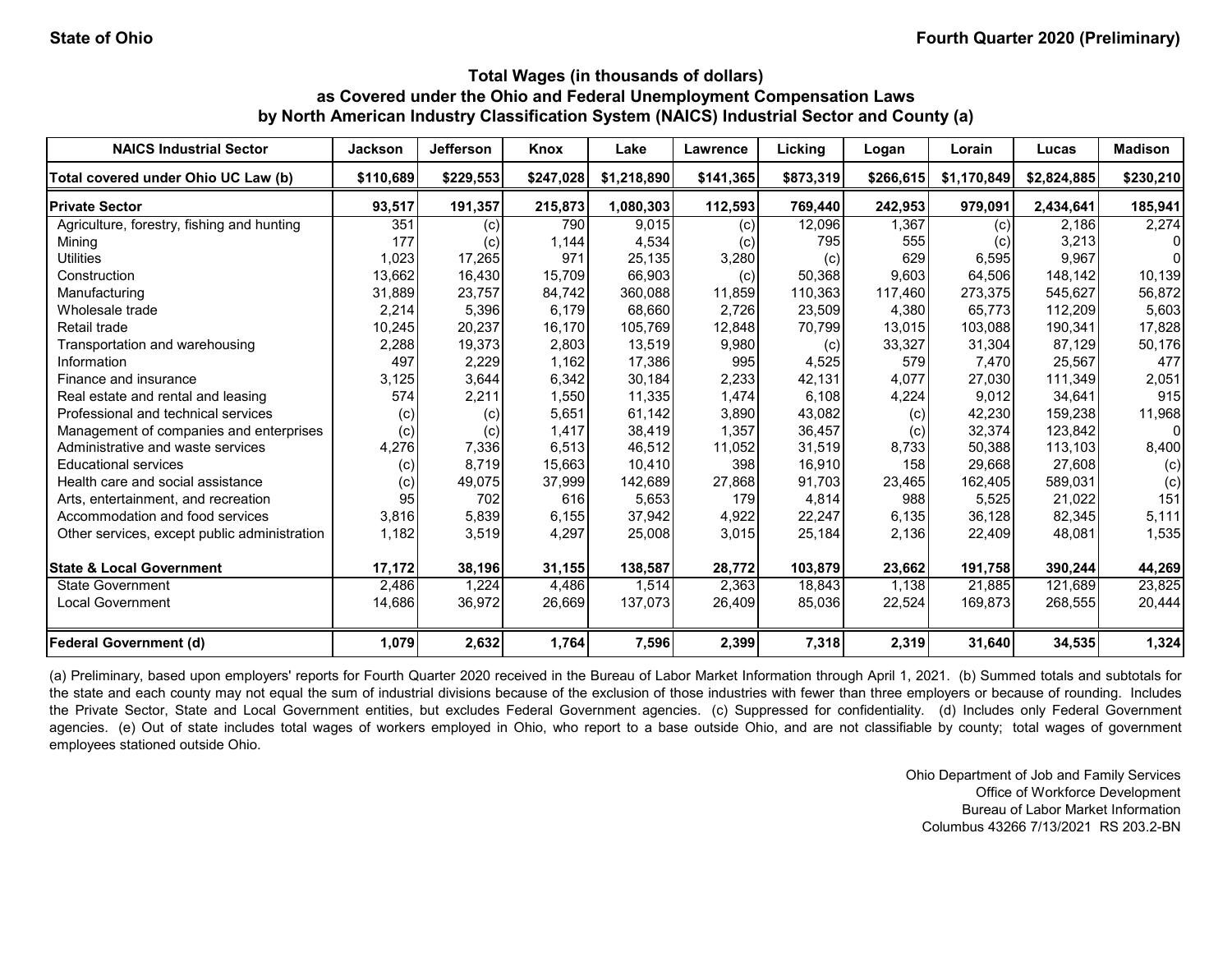| <b>NAICS Industrial Sector</b>               | <b>Mahoning</b> | <b>Marion</b> | <b>Medina</b> | <b>Meigs</b> | <b>Mercer</b> | Miami                      | <b>Monroe</b> | Montgomery  | Morgan   | <b>Morrow</b> |
|----------------------------------------------|-----------------|---------------|---------------|--------------|---------------|----------------------------|---------------|-------------|----------|---------------|
| Total covered under Ohio UC Law (b)          | \$1,065,533     | \$297,102     | \$773,663     | \$31,589     | \$246,937     | \$525,664                  | \$36,642      | \$3,426,835 | \$28,417 | \$55,779      |
| <b>Private Sector</b>                        | 916,353         | 248,922       | 688,861       | 21,044       | 217,778       | 465,261                    | 28,524        | 3,065,775   | 22,055   | 40,735        |
| Agriculture, forestry, fishing and hunting   | 2,424           | (c)           | 1,909         | (c)          | (c)           | 2,064                      | (c)           | 6,283       | (c)      | 1,286         |
| Mining                                       | 2,913           | (c)           | 144           | (c)          | (c)           | 1,047                      | (c)           | 402         | (c)      | 156           |
| <b>Utilities</b>                             | 10,029          | 2,678         | 1,963         | 675          | (c)           | (c)                        | 1,329         | 15,727      | 497      | (c)           |
| Construction                                 | 72,721          | 8,345         | 68.778        | 2,686        | 18,890        | 32,962                     | 11.701        | 186.356     | 1,057    | 4,554         |
| Manufacturing                                | 128,350         | 86,701        | 141,046       | 1,320        | 95,688        | 175,316                    | 1,249         | 440.663     | 6,472    | 12,408        |
| Wholesale trade                              | 65,947          | 10,876        | 67,086        | 379          | (c)           | $\left( \mathrm{c}\right)$ | 938           | 156,649     | 4,356    | 1,379         |
| Retail trade                                 | 101,291         | 24,991        | 71.747        | 4,142        | 16,736        | 37,758                     | 1,897         | 201,238     | 1,477    | 4,830         |
| Transportation and warehousing               | 39,646          | 11,370        | 32,944        | 660          | 19,463        | 27,329                     | 3,274         | 125.074     | 43       | (c)           |
| Information                                  | 13,851          | 1,841         | 5,010         | 154          | 1,316         | 961                        | 69            | 115,671     | 171      | 195           |
| Finance and insurance                        | 31,256          | 5,603         | 21,323        | 1,235        | 9,056         | 12,370                     | 1,073         | 209,577     | 839      | 938           |
| Real estate and rental and leasing           | 9,381           | 5,339         | 7,557         | 810          | 557           | 2,657                      | 603           | 42,594      | 111      | 514           |
| Professional and technical services          | 44,753          | 3,329         | 38,621        | (c)          | 5,320         | 19,215                     | 766           | 270,478     | 404      | (c)           |
| Management of companies and enterprises      | 19,172          | 2,333         | 85,305        | (c)          | (c)           | 10,092                     | $\mathbf{0}$  | 71,903      | 0        | (c)           |
| Administrative and waste services            | 57,833          | 10,870        | 26,861        | 582          | (c)           | 18,563                     | 462           | 154,094     | 531      | 2,608         |
| <b>Educational services</b>                  | 4,261           | 238           | 3,999         | 165          | 265           | 2,190                      | (c)           | 79,771      | (c)      | 44            |
| Health care and social assistance            | 247,503         | 60,409        | 71,945        | 4,439        | 17,167        | 57,486                     | (c)           | 825,282     | (c)      | 6,632         |
| Arts, entertainment, and recreation          | 6,129           | 436           | 4,498         | (c)          | 351           | 1,012                      | (c)           | 14,178      | (c)      | 360           |
| Accommodation and food services              | 37,873          | 7,290         | 23,936        | (c)          | 4,089         | 14,662                     | (c)           | 91,454      | (c)      | 1,341         |
| Other services, except public administration | 21,019          | 4,208         | 14,190        | 823          | 4,348         | 9,967                      | 340           | 58,380      | 197      | 666           |
| <b>State &amp; Local Government</b>          | 149,180         | 48,180        | 84,802        | 10,545       | 29,159        | 60,403                     | 8,118         | 361,060     | 6,362    | 15,044        |
| <b>State Government</b>                      | 35,814          | 11,788        | 1,965         | 530          | 1,990         | 2,408                      | 547           | 21,037      | 907      | 1,240         |
| <b>Local Government</b>                      | 113,366         | 36,392        | 82,837        | 10,015       | 27,169        | 57,995                     | 7,571         | 340,023     | 5,455    | 13,804        |
| <b>Federal Government (d)</b>                | 21,784          | 1,828         | 6,859         | 820          | 1,503         | 3,148                      | 716           | 97,973      | 761      | 715           |

(a) Preliminary, based upon employers' reports for Fourth Quarter 2020 received in the Bureau of Labor Market Information through April 1, 2021. (b) Summed totals and subtotals for the state and each county may not equal the sum of industrial divisions because of the exclusion of those industries with fewer than three employers or because of rounding. Includes the Private Sector, State and Local Government entities, but excludes Federal Government agencies. (c) Suppressed for confidentiality. (d) Includes only Federal Government agencies. (e) Out of state includes total wages of workers employed in Ohio, who report to a base outside Ohio, and are not classifiable by county; total wages of government employees stationed outside Ohio.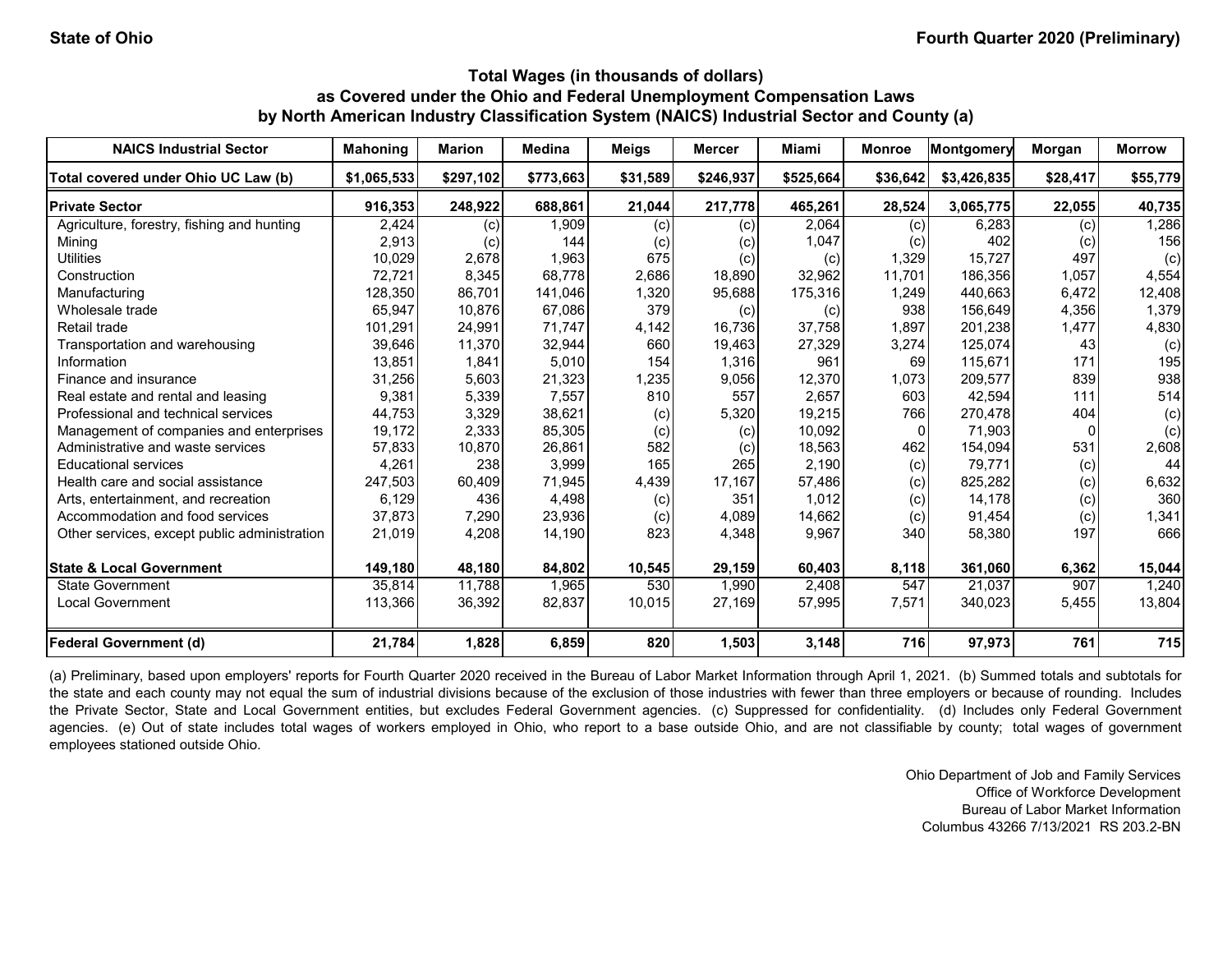| <b>NAICS Industrial Sector</b>               | <b>Muskingum</b> | <b>Noble</b> | <b>Ottawa</b> | <b>Paulding</b> | Perry    | Pickaway  | <b>Pike</b> | Portage   | <b>Preble</b> | Putnam    |
|----------------------------------------------|------------------|--------------|---------------|-----------------|----------|-----------|-------------|-----------|---------------|-----------|
| Total covered under Ohio UC Law (b)          | \$411.264        | \$32,364     | \$148,245     | \$50,754        | \$66,957 | \$183,767 | \$136.604   | \$691,351 | \$125,107     | \$136,425 |
| <b>Private Sector</b>                        | 359,314          | 18,834       | 124,127       | 40,031          | 50,843   | 130,561   | 120,225     | 548,581   | 107,406       | 119,807   |
| Agriculture, forestry, fishing and hunting   | 190              |              | 745           | (c)             | 146      | 1.948     | 272         | 1.717     | (c)           | (c)       |
| Mining                                       | 20,454           | 1,306        | 2,005         | (c)             | 1,935    | 549       | 272         | 3,669     | (c)           | (c)       |
| <b>Utilities</b>                             | 5,975            | (c)          | (c)           | (c)             | 647      | (c)       | (c)         | (c)       | (c)           | (c)       |
| Construction                                 | 16,463           | 1,107        | 10,236        | 1,104           | 11,368   | 16,062    | 6,848       | 37,016    | 6,127         | 14,923    |
| Manufacturing                                | 47,081           | 3,768        | 28,475        | 15,072          | 10,268   | 37,432    | 6,937       | 163,722   | 57,556        | 55,711    |
| Wholesale trade                              | 11,274           | (c)          | (c)           | (c)             | 1,814    | (c)       | (c)         | 74,718    | (c)           | 6,392     |
| Retail trade                                 | 45,771           | 2,127        | 12,097        | 2,254           | 5,028    | 11,494    | 7,248       | 58,985    | 8,917         | 8,964     |
| Transportation and warehousing               | 26,975           | 1,793        | 3,923         | 3,374           | 465      | 5,960     | 7,014       | (c)       | 5,635         | (c)       |
| Information                                  | 7,820            | 114          | 305           | 170             | 203      | 422       | 328         | 5,847     | 175           | 619       |
| Finance and insurance                        | 12,639           | 889          | 4,422         | 1,455           | 1,694    | 3,613     | 2,796       | 10,943    | 2,856         | 4,627     |
| Real estate and rental and leasing           | 2,911            | 24           | 1,244         | 74              | 149      | 1,360     | 538         | 5,880     | 469           | 339       |
| Professional and technical services          | 15,311           | 1,734        | 3,448         | (c)             | 1,402    | 3,356     | (c)         | 35,536    | (c)           | 2,868     |
| Management of companies and enterprises      | 1,908            | (c)          | (c)           | (c)             | 1,613    | 1,578     | (c)         | 17,179    | (c)           | 0         |
| Administrative and waste services            | 11,740           | (c)          | (c)           | (c)             | 2,347    | 5,553     | 53,858      | 12,021    | (c)           | 3,443     |
| <b>Educational services</b>                  | 5,079            |              | (c)           | (c)             | 321      | (c)       | (c)         | 5,144     | (c)           | 569       |
| Health care and social assistance            | 103,251          | 2,411        | (c)           | (c)             | 8,407    | (c)       | (c)         | 53,915    | (c)           | 11,627    |
| Arts, entertainment, and recreation          | 1,205            | (c)          | 4,923         | (c)             | 97       | 511       | (c)         | 1,612     | 70            | 278       |
| Accommodation and food services              | 13,526           | (c)          | 8,661         | (c)             | 1,773    | 5,474     | (c)         | 22,276    | 3,806         | 2,188     |
| Other services, except public administration | 9,741            | 381          | 2,711         | 518             | 1,166    | 2,485     | 1,051       | 12,334    | 1,875         | 2,236     |
| <b>State &amp; Local Government</b>          | 51,950           | 13,530       | 24,118        | 10,723          | 16,114   | 53,206    | 16,379      | 142,770   | 17,701        | 16,618    |
| State Government                             | 3,718            | 8,209        | 2,426         | 523             | 644      | 25,628    | 1.185       | (c)       | 827           | 690       |
| <b>Local Government</b>                      | 48,232           | 5,321        | 21,692        | 10,200          | 15,470   | 27,578    | 15,194      | (c)       | 16,874        | 15,928    |
| <b>Federal Government (d)</b>                | 3,563            | 260          | 5,837         | 690             | 858      | 1,581     | 1,145       | 5,950     | 1,072         | 991       |

(a) Preliminary, based upon employers' reports for Fourth Quarter 2020 received in the Bureau of Labor Market Information through April 1, 2021. (b) Summed totals and subtotals for the state and each county may not equal the sum of industrial divisions because of the exclusion of those industries with fewer than three employers or because of rounding. Includes the Private Sector, State and Local Government entities, but excludes Federal Government agencies. (c) Suppressed for confidentiality. (d) Includes only Federal Government agencies. (e) Out of state includes total wages of workers employed in Ohio, who report to a base outside Ohio, and are not classifiable by county; total wages of government employees stationed outside Ohio.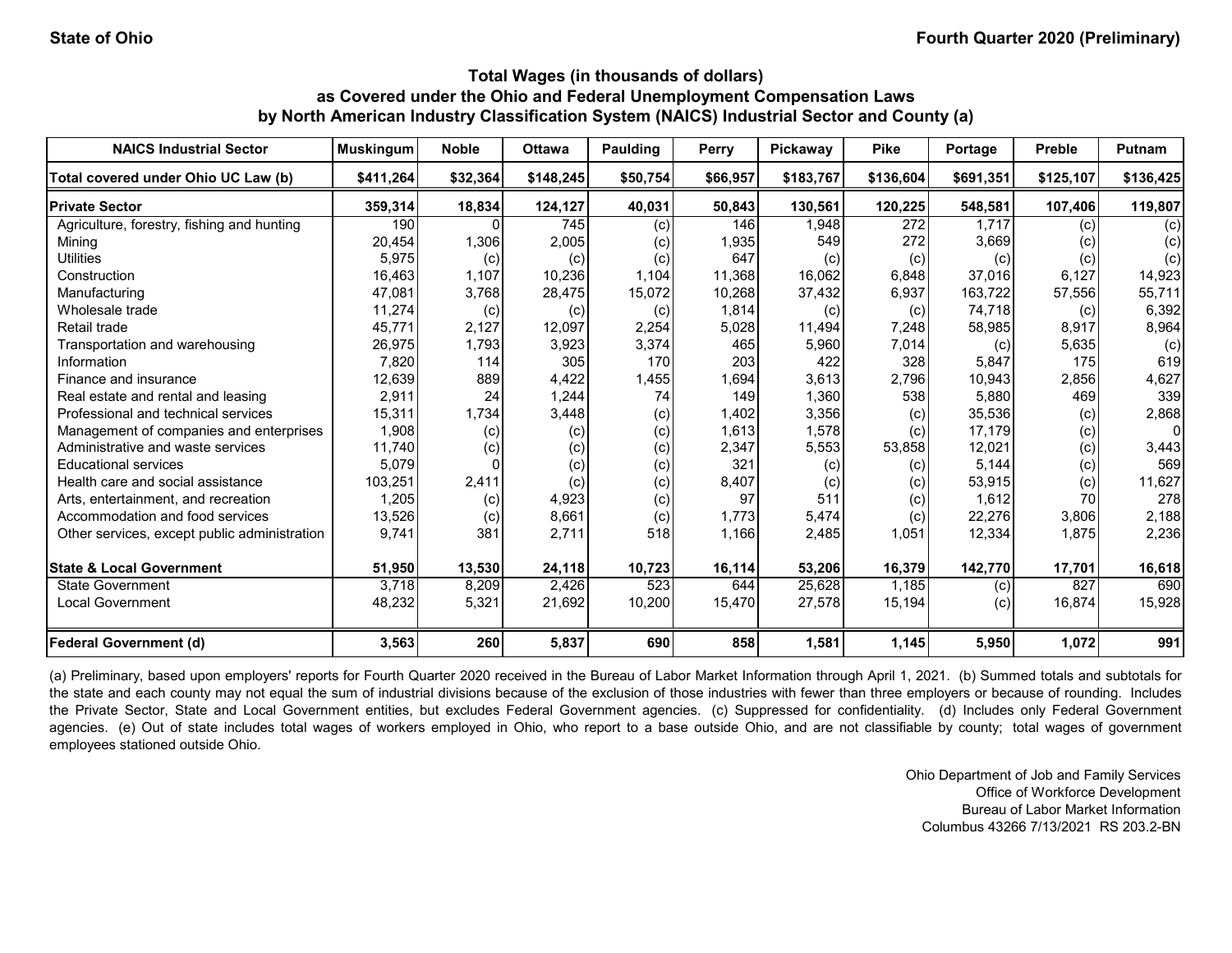| <b>NAICS Industrial Sector</b>               | <b>Richland</b>   | <b>Ross</b> | <b>Sandusky</b> | <b>Scioto</b> | Seneca    | <b>Shelby</b> | <b>Stark</b> | <b>Summit</b> | <b>Trumbull</b> | <b>Tuscarawas</b> |
|----------------------------------------------|-------------------|-------------|-----------------|---------------|-----------|---------------|--------------|---------------|-----------------|-------------------|
| Total covered under Ohio UC Law (b)          | \$552,424         | \$344,927   | \$298,396       | \$268,213     | \$212,422 | \$418,795     | \$1,930,511  | \$3,712,114   | \$673,911       | \$403,696         |
| <b>Private Sector</b>                        | 466,324           | 280,894     | 266,244         | 205,808       | 183,226   | 389,899       | 1,712,339    | 3,339,473     | 567,042         | 347,961           |
| Agriculture, forestry, fishing and hunting   | (c)               | 705         | (c)             | (c)           | 698       | 2,347         | 2.903        | 1,352         | 1,299           | 1,238             |
| Mining                                       | $\left( c\right)$ | 198         | (c)             | (c)           | 2,549     |               | 5,196        | 1,677         | 904             | 14,848            |
| <b>Utilities</b>                             | 3,845             | 4,122       | 1,360           | 2,084         | 2,496     | (c)           | 14.897       | 29.841        | 4,385           | 2,341             |
| Construction                                 | 35,892            | 10,944      | 16,104          | 7,988         | 14,538    | 28,552        | 138,442      | 212,207       | 41,367          | 21,672            |
| Manufacturing                                | 141,672           | 72,314      | 131,373         | 20,559        | 66,420    | 247,007       | 400,767      | 436,089       | 121,365         | 113,113           |
| Wholesale trade                              | 20,809            | 7,832       | 7,873           | 4,669         | 10,314    | 16,015        | 93,334       | 245,823       | 32,390          | 16,199            |
| Retail trade                                 | 48,425            | 30,999      | 20,741          | 22,684        | 16,807    | 14,893        | 154,406      | 273,813       | 78,181          | 32,210            |
| Transportation and warehousing               | 23,525            | 14,931      | 10,165          | 7,269         | 6,606     | (c)           | 43,388       | 143,064       | 29,995          | 12,638            |
| Information                                  | 5,396             | 2,704       | 1,412           | 1,224         | 1,047     | 1,193         | 17,754       | 76,651        | 4,060           | 2,244             |
| Finance and insurance                        | 15,260            | 8,297       | 6,809           | 4,800         | 6,558     | 5,322         | 87,655       | 247,779       | 17,784          | 12,112            |
| Real estate and rental and leasing           | 3,168             | 1,597       | 3,571           | 2,071         | 490       | 1,781         | 19,961       | 38,177        | 11,922          | 3,925             |
| Professional and technical services          | 10,913            | 3,954       | 4,706           | 7,493         | (c)       | 8,687         | 100,789      | 292,078       | 13,301          | 18,948            |
| Management of companies and enterprises      | 1,889             | 2,748       | 6,432           | 1,890         | (c)       | 283           | 40,936       | 337,594       | 9,618           | 2,228             |
| Administrative and waste services            | 24,094            | 8,216       | 7,986           | 3,896         | 4,537     | 13,287        | 98,046       | 145,809       | 33,603          | 19,913            |
| <b>Educational services</b>                  | 3,852             | (c)         | (c)             | 989           | 8,258     | (c)           | 22,910       | 30,174        | 4,102           | 887               |
| Health care and social assistance            | 97,966            | (c)         | (c)             | 104,288       | 25,601    | (c)           | 353,120      | 649,624       | 118,283         | 50,962            |
| Arts, entertainment, and recreation          | 2,117             | 546         | 971             | 230           | 298       | 414           | 9,334        | 21,154        | 2,019           | 1,125             |
| Accommodation and food services              | 18,028            | 12,476      | 7,057           | 10,040        | 6,564     | 4,849         | 65,466       | 87,388        | 25,633          | 13,423            |
| Other services, except public administration | 8,734             | 2,765       | 5,275           | 3,426         | 3,796     | 5,933         | 43,035       | 69,182        | 16,829          | 7,934             |
| <b>State &amp; Local Government</b>          | 86,100            | 64,033      | 32,152          | 62,405        | 29,196    | 28,896        | 218,172      | 372,641       | 106,869         | 55,735            |
| <b>State Government</b>                      | 25,324            | 27,239      | 1,444           | 24,526        | 4,156     | 3,640         | 23.097       | 66.824        | 12,797          | 7,307             |
| <b>Local Government</b>                      | 60,776            | 36,794      | 30,708          | 37,879        | 25,040    | 25,256        | 195,075      | 305,817       | 94,072          | 48,428            |
| <b>Federal Government (d)</b>                | 10,969            | 32,380      | 1,702           | 2,873         | 1,682     | 1,034         | 18,272       | 37,241        | 8,226           | 4,059             |

(a) Preliminary, based upon employers' reports for Fourth Quarter 2020 received in the Bureau of Labor Market Information through April 1, 2021. (b) Summed totals and subtotals for the state and each county may not equal the sum of industrial divisions because of the exclusion of those industries with fewer than three employers or because of rounding. Includes the Private Sector, State and Local Government entities, but excludes Federal Government agencies. (c) Suppressed for confidentiality. (d) Includes only Federal Government agencies. (e) Out of state includes total wages of workers employed in Ohio, who report to a base outside Ohio, and are not classifiable by county; total wages of government employees stationed outside Ohio.